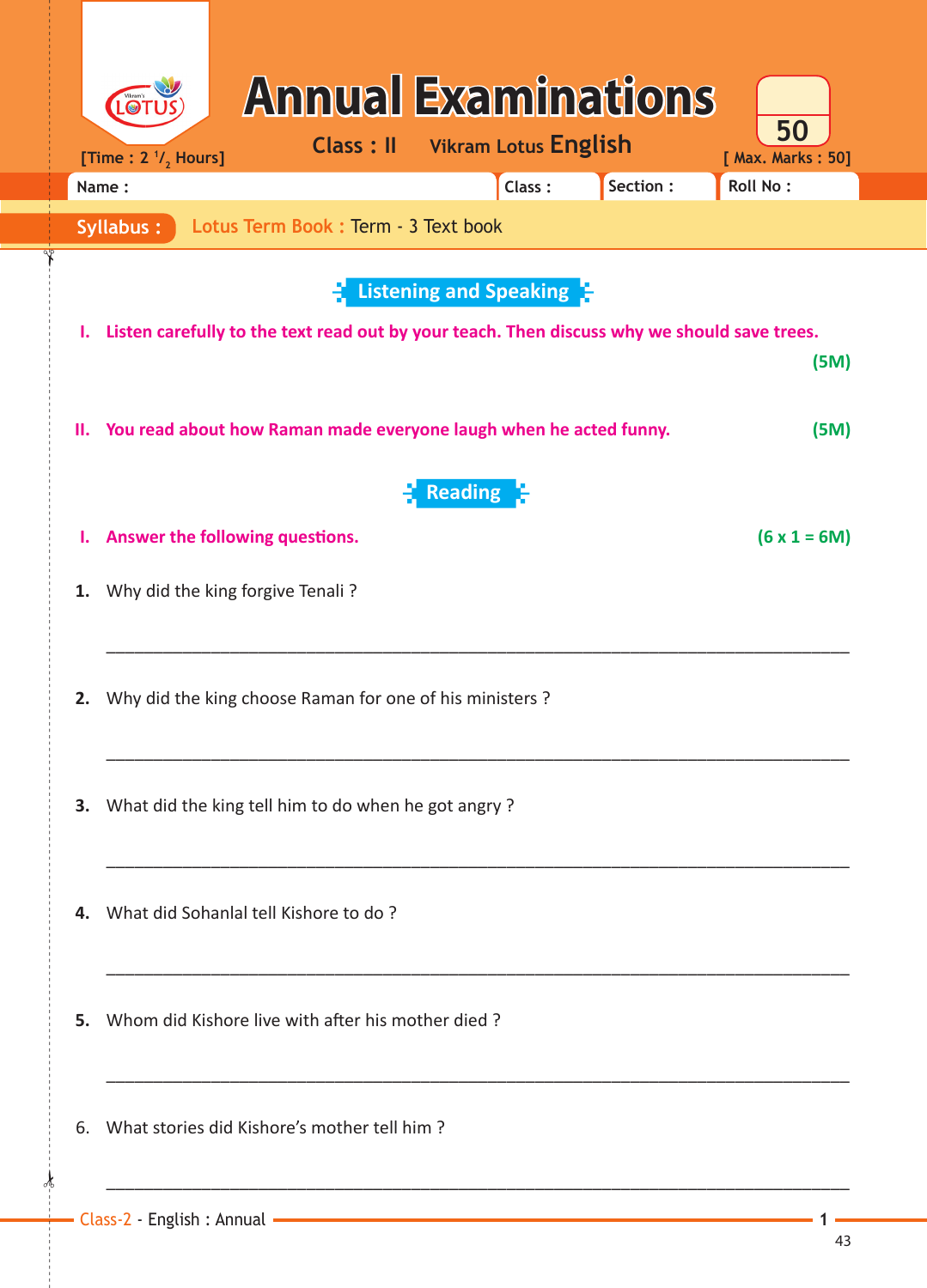|    | II. State whether the following sentences are true or false. | $(4 \times 1 = 4M)$                                                                               |
|----|--------------------------------------------------------------|---------------------------------------------------------------------------------------------------|
| 1. | Tha lady played tunes with her chin.                         |                                                                                                   |
|    | 2. The lady's chin was like the point of a pin.              |                                                                                                   |
| 3. | The lady's chin was short.                                   |                                                                                                   |
| 4. | The lady purchased a guitar.                                 |                                                                                                   |
|    |                                                              | Writing S                                                                                         |
|    |                                                              | I. This was the thing Clever Ram had placed on his head. Have you ever seen it? Write a few lines |
|    | about it.                                                    | $(5 x 1 = 5M)$                                                                                    |
|    | What is it called ?                                          |                                                                                                   |
|    |                                                              |                                                                                                   |

\_\_\_\_\_\_\_\_\_\_\_\_\_\_\_\_\_\_\_\_\_\_\_\_\_\_\_\_\_\_\_\_\_\_\_\_\_\_\_\_\_\_\_\_\_\_\_\_\_\_\_\_\_\_\_\_\_\_\_\_\_\_\_\_\_\_\_\_\_\_\_\_\_\_\_\_\_\_\_\_\_\_\_\_\_\_\_\_\_\_\_\_\_\_\_\_\_\_\_\_\_\_\_\_\_\_\_\_\_\_\_\_\_\_\_\_\_\_\_\_\_\_\_\_\_\_\_\_\_\_\_\_\_\_\_\_\_\_\_\_\_\_\_\_\_\_\_\_\_\_\_\_\_

\_\_\_\_\_\_\_\_\_\_\_\_\_\_\_\_\_\_\_\_\_\_\_\_\_\_\_\_\_\_\_\_\_\_\_\_\_\_\_\_\_\_\_\_\_\_\_\_\_\_\_\_\_\_\_\_\_\_\_\_\_\_\_\_\_\_\_\_\_\_\_\_\_\_\_\_\_\_\_\_\_\_\_\_\_\_\_\_\_\_\_\_\_\_\_\_\_\_\_\_\_\_\_\_\_\_\_\_\_\_\_\_\_\_\_\_\_\_\_\_\_\_\_\_\_\_\_\_\_\_\_\_\_\_\_\_\_\_\_\_\_\_\_\_\_\_\_\_\_\_\_\_\_

\_\_\_\_\_\_\_\_\_\_\_\_\_\_\_\_\_\_\_\_\_\_\_\_\_\_\_\_\_\_\_\_\_\_\_\_\_\_\_\_\_\_\_\_\_\_\_\_\_\_\_\_\_\_\_\_\_\_\_\_\_\_\_\_\_\_\_\_\_\_\_\_\_\_\_\_\_\_\_\_\_\_\_\_\_\_\_\_\_\_\_\_\_\_\_\_\_\_\_\_\_\_\_\_\_\_\_\_\_\_\_\_\_\_\_\_\_\_\_\_\_\_\_\_\_\_\_\_\_\_\_\_\_\_\_\_\_\_\_\_\_\_\_\_\_\_\_\_\_\_\_\_\_

\_\_\_\_\_\_\_\_\_\_\_\_\_\_\_\_\_\_\_\_\_\_\_\_\_\_\_\_\_\_\_\_\_\_\_\_\_\_\_\_\_\_\_\_\_\_\_\_\_\_\_\_\_\_\_\_\_\_\_\_\_\_\_\_\_\_\_\_\_\_\_\_\_\_\_\_\_\_\_\_\_\_\_\_\_\_\_\_\_\_\_\_\_\_\_\_\_\_\_\_\_\_\_\_\_\_\_\_\_\_\_\_\_\_\_\_\_\_\_\_\_\_\_\_\_\_\_\_\_\_\_\_\_\_\_\_\_\_\_\_\_\_\_\_\_\_\_\_\_\_\_\_\_

\_\_\_\_\_\_\_\_\_\_\_\_\_\_\_\_\_\_\_\_\_\_\_\_\_\_\_\_\_\_\_\_\_\_\_\_\_\_\_\_\_\_\_\_\_\_\_\_\_\_\_\_\_\_\_\_\_\_\_\_\_\_\_\_\_\_\_\_\_\_\_\_\_\_\_\_\_\_\_\_\_\_\_\_\_\_\_\_\_\_\_\_\_\_\_\_\_\_\_\_\_\_\_\_\_\_\_\_\_\_\_\_\_\_\_\_\_\_\_\_\_\_\_\_\_\_\_\_\_\_\_\_\_\_\_\_\_\_\_\_\_\_\_\_\_\_\_\_\_\_\_\_\_

- **2.** Have you seen one being made ?
- **3.** What is it made of ?
- **4.** What is it used for ?
- **5.** Who makes it ?
- **II.** In groups of three, make a poster about five good habits. Write the habits in big letters. Draw **pictures around it. Show your poster to your classmates. (5M)**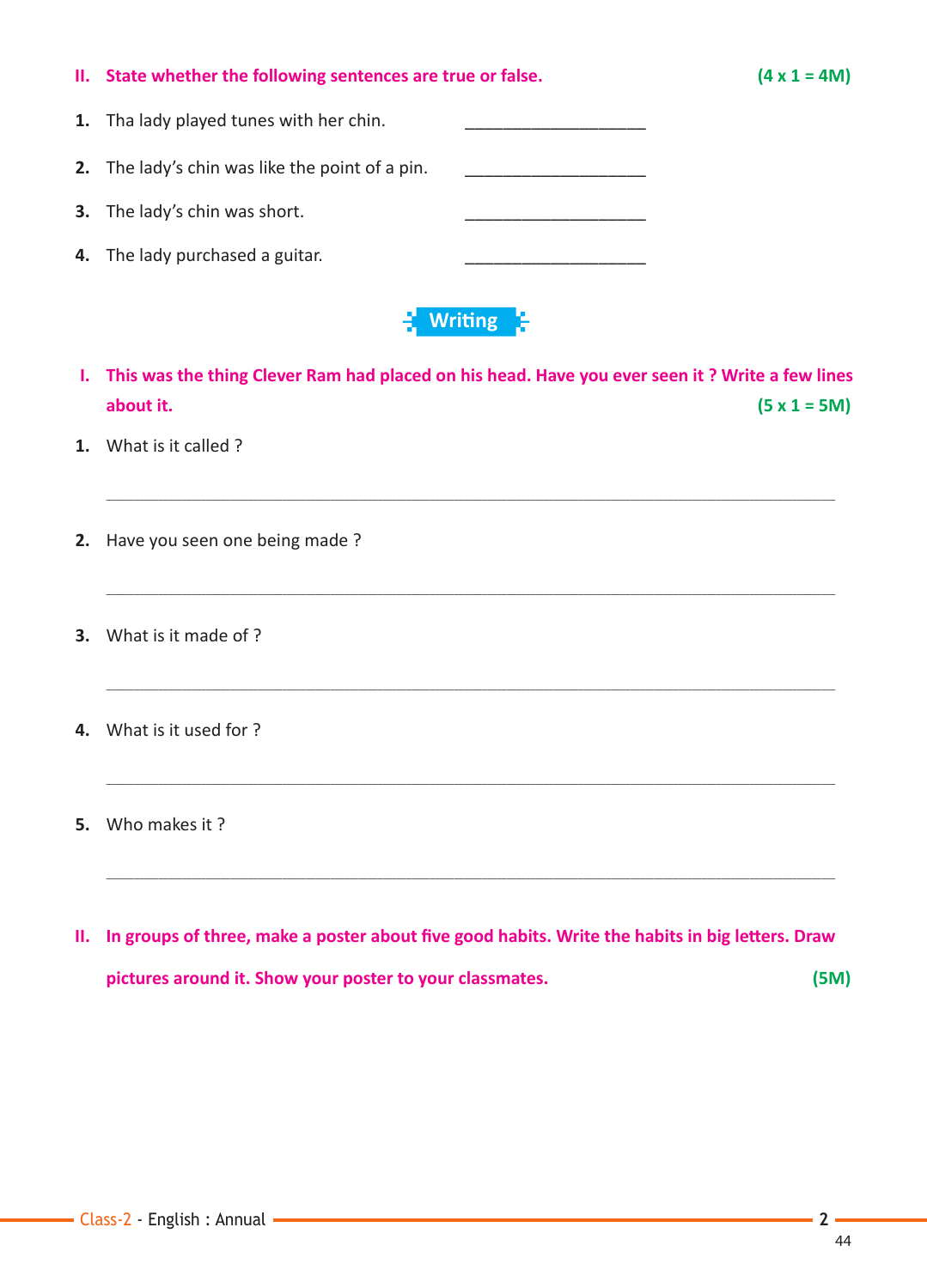## **Grammar**

| L. | Choose the correct word to complete each compound word.                   |      |                                |      | $(4 \times 1 = 4M)$                                                            |                |          |  |       |
|----|---------------------------------------------------------------------------|------|--------------------------------|------|--------------------------------------------------------------------------------|----------------|----------|--|-------|
|    | 1. The butter _____________________________ had blue wings. (lace / fly)  |      |                                |      |                                                                                |                |          |  |       |
|    |                                                                           |      |                                |      |                                                                                |                |          |  |       |
|    |                                                                           |      |                                |      |                                                                                |                |          |  |       |
|    |                                                                           |      |                                |      |                                                                                |                |          |  |       |
|    | II. Use the correct adjectives from the box and complete the sentences.   |      |                                |      |                                                                                | $(3 x 1 = 3M)$ |          |  |       |
|    |                                                                           | soft | ripe                           | tall | happy                                                                          | funny          | hot      |  |       |
|    |                                                                           |      |                                |      |                                                                                |                |          |  |       |
| 2. |                                                                           |      |                                |      |                                                                                |                |          |  |       |
|    |                                                                           |      |                                |      | <b>3.</b> Everyone likes her, she is a _________________________________ girl. |                |          |  |       |
| Ш. | Complete the sentences using 'these' 'some' and 'any'.<br>$(3 x 1 = 3M)$  |      |                                |      |                                                                                |                |          |  |       |
| 1. | Has he any bottles ? Has he any cups ?                                    |      |                                |      |                                                                                |                |          |  |       |
|    |                                                                           |      |                                |      |                                                                                |                |          |  |       |
|    | 2. Has he any apples ? Has he any oranges ?                               |      |                                |      |                                                                                |                |          |  |       |
|    |                                                                           |      |                                |      |                                                                                |                |          |  |       |
|    | 3. Has she any flowers ? Has she any stickers ?                           |      |                                |      |                                                                                |                |          |  |       |
|    |                                                                           |      |                                |      |                                                                                |                |          |  |       |
|    | $\frac{1}{2}$ Vocabulary $\frac{1}{2}$                                    |      |                                |      |                                                                                |                |          |  |       |
|    | $(5 x 1 = 5M)$<br>I. Circle the word that means the same as the question. |      |                                |      |                                                                                |                |          |  |       |
|    | 1. Empty                                                                  |      | vacant                         |      | whole                                                                          |                | complete |  |       |
|    | 2. Help                                                                   |      | eat                            |      | assist                                                                         |                | happy    |  |       |
|    | 3. House $-$                                                              |      | villa                          |      | country                                                                        |                | street   |  |       |
|    | 4. Easy $-$                                                               |      | simple                         |      | true                                                                           |                | clean    |  |       |
|    | 5. Angry                                                                  |      | lovely                         |      | shy                                                                            |                | furious  |  |       |
|    |                                                                           |      | - Class-2 - English : Annual - |      |                                                                                |                |          |  | $-3-$ |

 $\frac{1}{2}$ 

✁